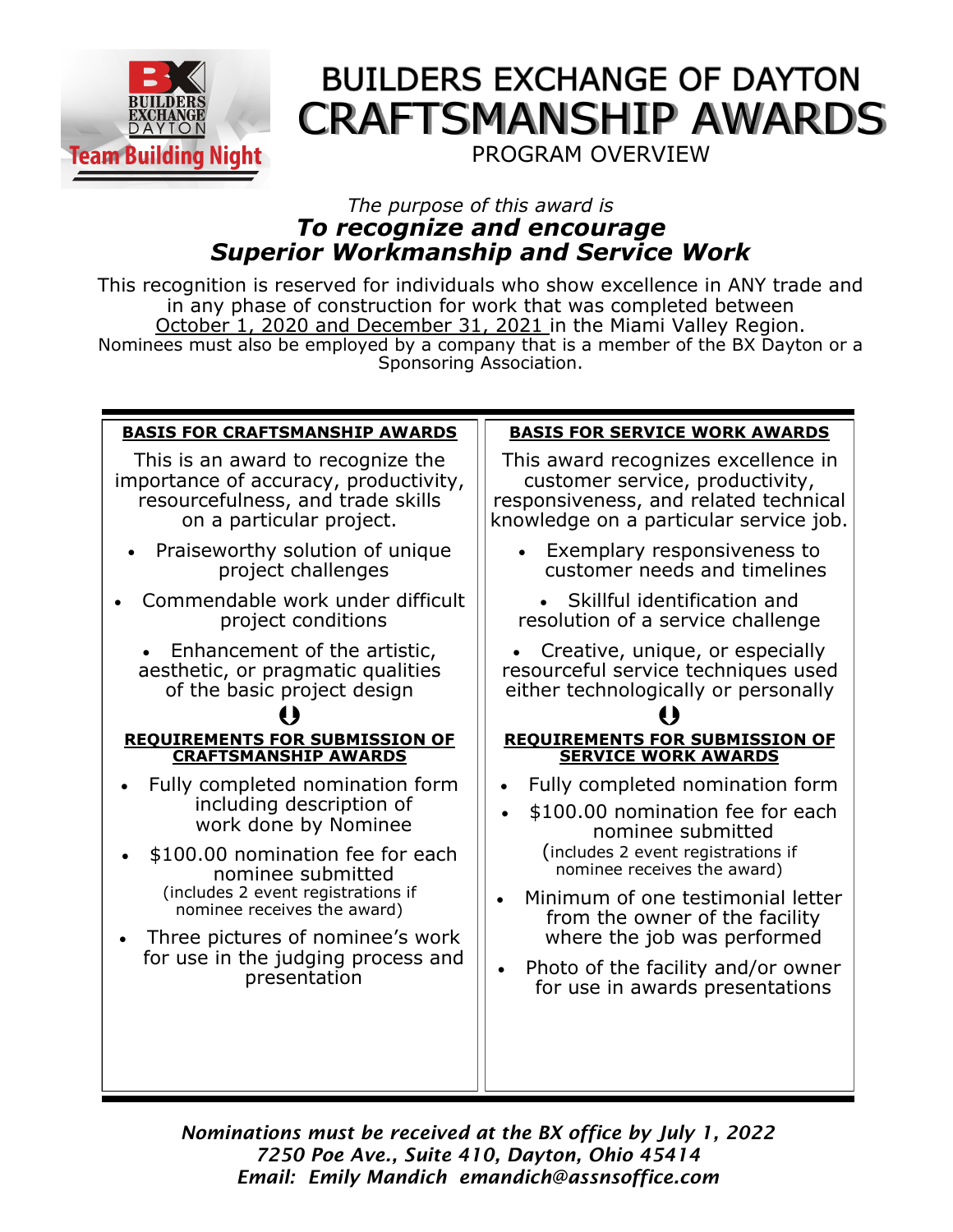

# **BUILDERS EXCHANGE OF DAYTON** CRAFTSMANSHIP AWARDS

NOMINATION FORM

#### Nominee's Name:

| <b>Employer Contact Person:</b>         |                                                                                    | <b>Employer Phone:</b>                                                                                                                                      |  |
|-----------------------------------------|------------------------------------------------------------------------------------|-------------------------------------------------------------------------------------------------------------------------------------------------------------|--|
|                                         |                                                                                    |                                                                                                                                                             |  |
|                                         |                                                                                    |                                                                                                                                                             |  |
|                                         |                                                                                    | $\Box$ Service                                                                                                                                              |  |
| $\Box$ Boilermaker<br>$\Box$ Millwright | $\Box$ Plasterer<br>O Operating Engineer                                           | □ Painter                                                                                                                                                   |  |
|                                         |                                                                                    |                                                                                                                                                             |  |
|                                         | <b>Type of Nomination:</b><br>□ Electrician<br>$\Box$ Plumber/Brazer $\Box$ Roofer | $\Box$ Craftsmanship<br>$\Box$ Bricklayer $\Box$ Carpenter<br>$\Box$ Landscaper $\Box$ Glazier<br>□ Iron Worker<br>□ Sheet Metal Worker □ Pipefitter/Welder |  |

Description of Work Being Nominated:

Please attach a detailed summary of why the nominee should be considered for award. Give specific details of any special conditions the Awards Committee should consider in reference to the project or service work.

\_\_\_\_\_\_\_\_\_\_\_\_\_\_\_\_\_\_\_\_\_\_\_\_\_\_\_\_\_\_\_\_\_\_\_\_\_\_\_\_\_\_\_\_\_\_\_\_\_\_\_\_\_\_\_\_\_\_\_\_\_\_

Also submit at least 3 photos of work completed by the nominee, and owner or

employer testimonial that supports the nomination.

These will be used in the judging process, and in the actual award presentation. *Awards will be announced on August 11, 2022 at TBN.*

*Nomination forms are due by July 1, 2022. Checks can be made payable to BX of Dayton in the amount of \$100.00. Credit card payments also accepted. Contact Chrystal Burris to submit payment or for payment questions: 888-294-0084*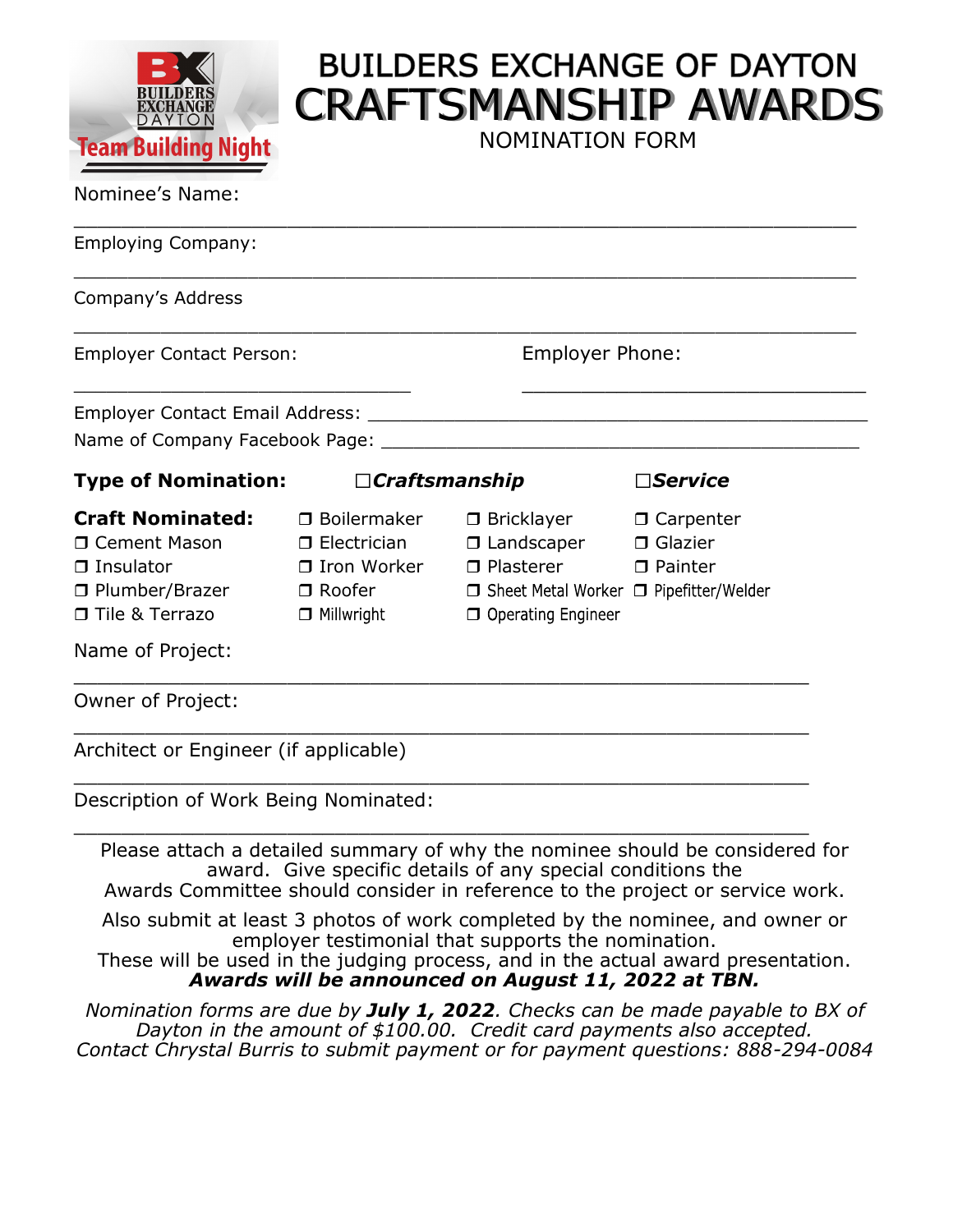

## **BUILDERS EXCHANGE OF DAYTON** PROJECT MANAGEMENT AWARD PROGRAM OVERVIEW

## *The purpose of this award is To recognize those who excel In the area of Project Management*

This recognition will be given to just **ONE** individual from the industry to award their exemplary management of a project for either new construction or renovation completed between October 1, 2020 and December 31, 2021 in the Miami Valley Region. Nominees must also be employed by a company that is a member of the BX Dayton or a Sponsoring Association.

## **BASIS FOR PROJECT MANAGEMENT AWARD**

This is an award to recognize the exemplary project management skills as demonstrated on a particular project.

- Praiseworthy solutions to unique project challenges
- Commendable management under difficult project conditions
- Outstanding ability to meet and exceed rigorous customer demands

## **REQUIREMENTS FOR SUBMISSION OF PROJECT MANAGMENT AWARDS**

- Fully completed nomination form including a full description of what characteristics of the manager and the project make the nominee worthy of this exclusive award
	- \$100.00 nomination fee for each nominee submitted (includes two event registrations if nominee wins the award)
- Project photographs must be submitted with each nomination form of the project for which the individual is nominated for managing and/or the facility for use in awards presentations

*Nominations must be received at the BX office by July 1, 2022. 7250 Poe Ave., Suite 410, Dayton, Ohio 45414 Email: Emily Mandich emandich@assnsoffice.com*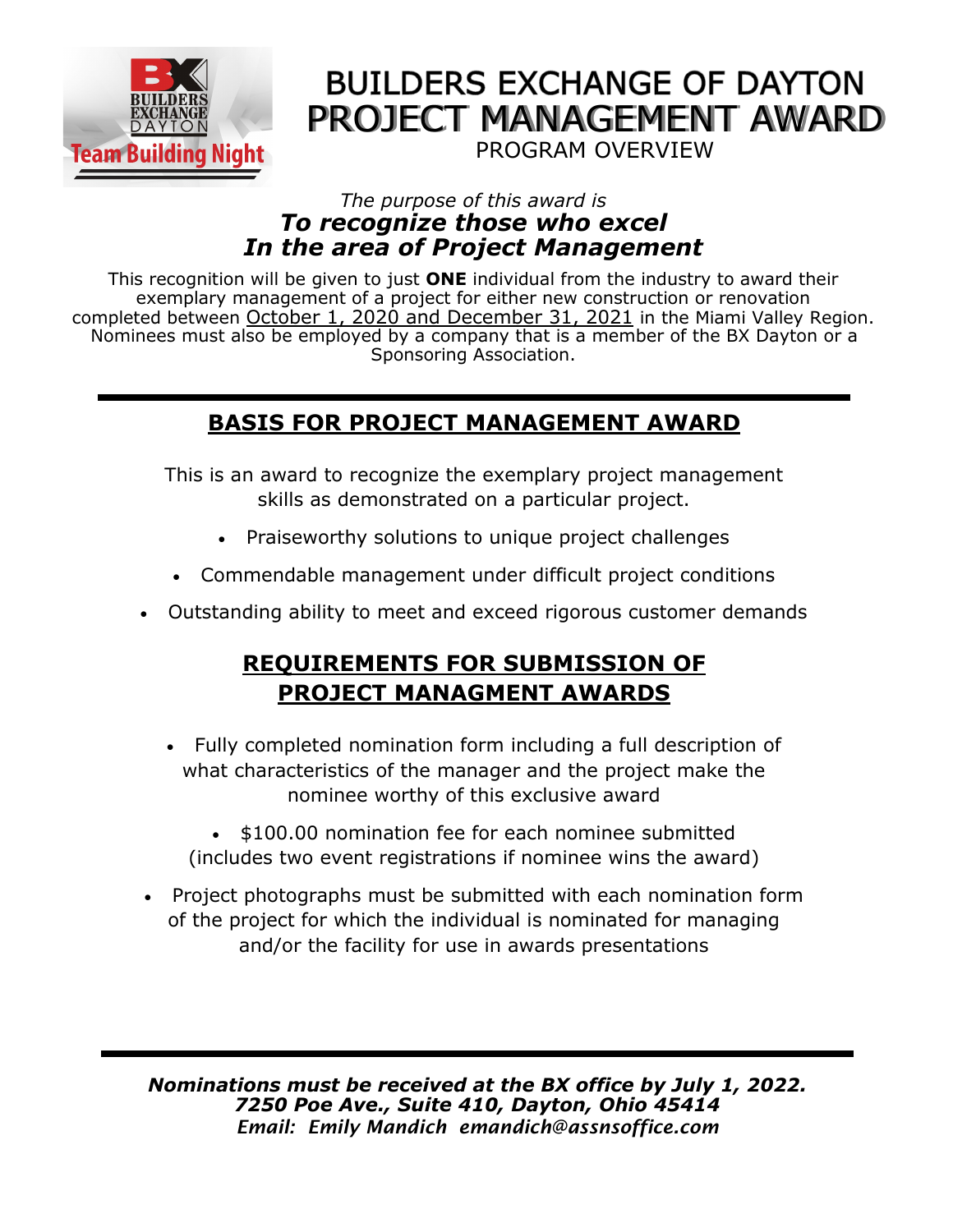

## **BUILDERS EXCHANGE OF DAYTON** PROJECT MANAGEMENT AWARD NOMINATION FORM

Project Manager Nominee's Name:

| <b>Employer's Company Name:</b>       |                        |  |
|---------------------------------------|------------------------|--|
| <b>Company Address</b>                |                        |  |
| <b>Employer Contact Person:</b>       | <b>Employer Phone:</b> |  |
| Employer Contact Email Address: _____ |                        |  |
| Name of Company Facebook Page:        |                        |  |
| Trade or Type of Work:                |                        |  |
| Name of Project:                      |                        |  |
| Owner of Project:                     |                        |  |
|                                       |                        |  |

Architect or Engineer (if applicable)

Please attach a detailed summary of why the nominee should be considered for award. Give specific details of any special conditions the Awards Committee should consider in reference to the project or service work.

\_\_\_\_\_\_\_\_\_\_\_\_\_\_\_\_\_\_\_\_\_\_\_\_\_\_\_\_\_\_\_\_\_\_\_\_\_\_\_\_\_\_\_\_\_\_\_\_\_\_\_\_\_\_\_\_\_\_\_\_\_\_\_\_\_\_\_

Also please include project photos and, if possible, owner testimonial letters. These items will be used in the judging of the award. You may designate photos that you would like used in the actual presentation of the award. (Minimum 3 photos please.)

### *The Project Manager Award will be announced on August 11, 2022 at TBN.*

*Nomination forms are due by July 1, 2022. Checks can be made payable to BX of Dayton in the amount of \$100.00. Credit card payments also accepted. Contact Chrystal Burris to submit payment or for payment questions: 888-294-0084*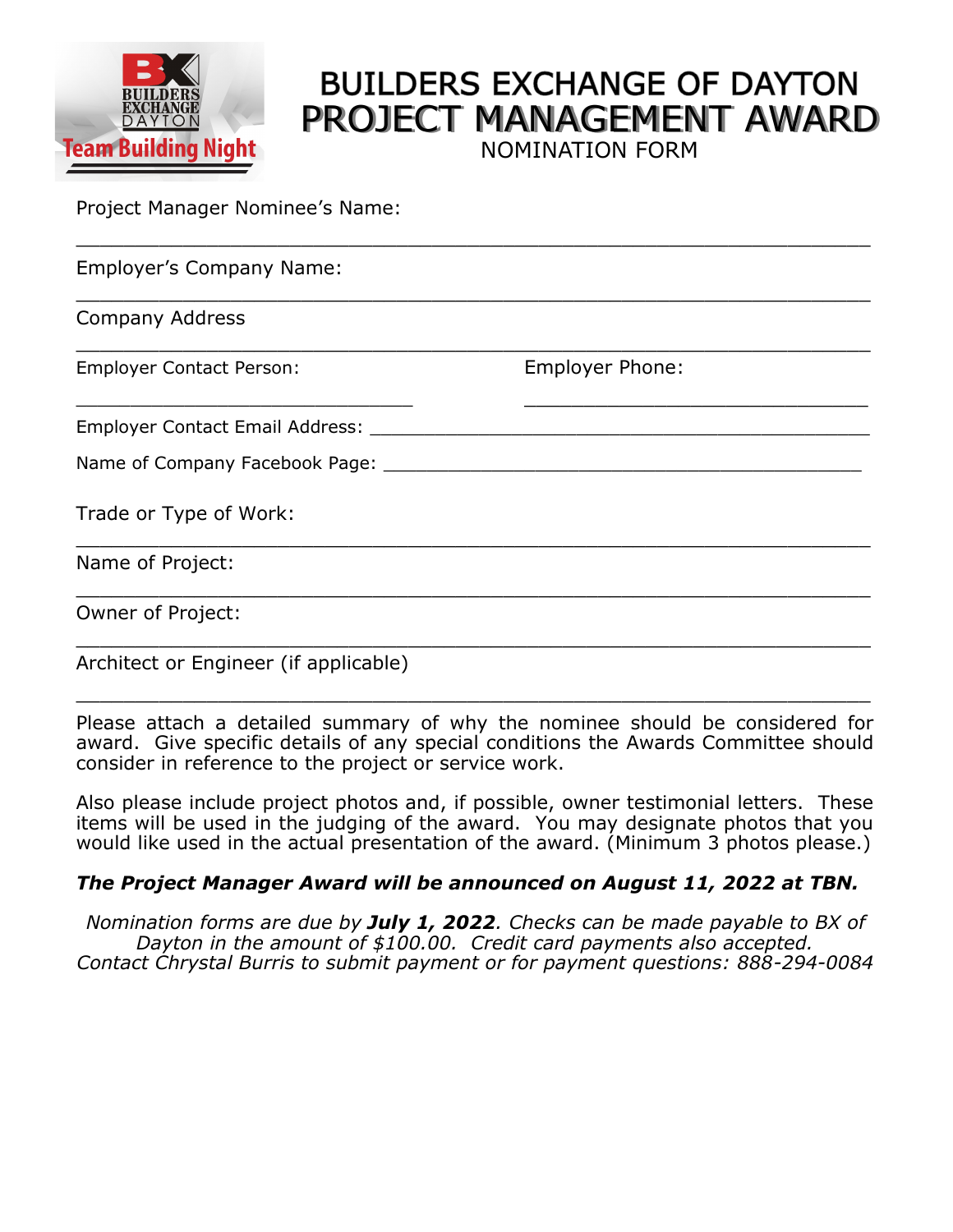

## **BUILDERS EXCHANGE OF DAYTON** ARCHITECTURAL AWARD AWARDS PROGRAM OVERVIEW & NOMINATION FORM

### *The purpose of this award is To recognize a company's best example Of architectural creativity*

*Projects may be nominated by the architect or any contractor who performed work on the job. Projects must have been completed between October 1, 2020 and December 31, 2021 to be eligible. Submittals will be judged by a multi-disciplinary panel of construction and design professionals. They will determine ONE winner that will be announced at the Team Building Night ceremony.* 

Nominating Employer's Company Name:

| <b>Company Address:</b> |  |
|-------------------------|--|
|                         |  |
| Architect's Address:    |  |
|                         |  |
| Project Address:        |  |
|                         |  |

Owner of Project:

*Please attach the following to complete your nomination:* 

- Description of the owner's requirements for the project
- Description of the project's compatibility with the surrounding environment
- Architectural comment on the solution of the owner's requirements for use in public commentary about the nomination
- Minimum of two (2) 8x10 photographs
- Two (2) to Six (6) high quality photographs for presentation purposes
- One reduced 8x10 positive proof of floor plan
- One 8x10 reproduction of site plan with schematic description of surrounding buildings and/or environment
- Proper release from owners and photographers for all photographs submitted for use by the Dayton Builders Exchange for promotion & presentation

*Nomination forms are due by July 1, 2022. Checks can be made payable to BX of Dayton in the amount of \$100.00. Credit card payments also accepted. Contact Chrystal Burris to submit payment or for payment questions: 888-294-0084 Email: Emily Mandich emandich@assnsoffice.com*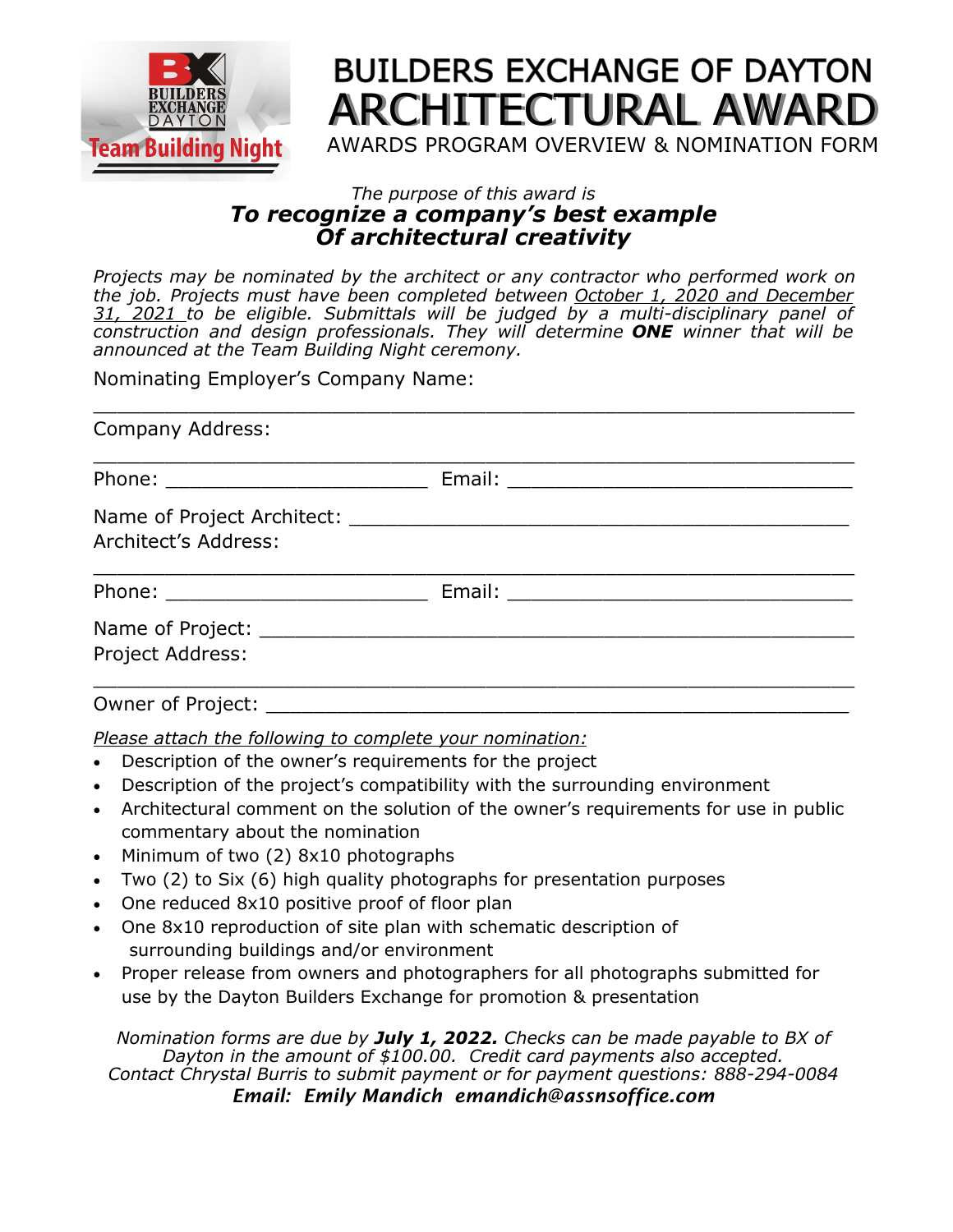

# **BUILDERS EXCHANGE OF DAYTON** GREEN BUILDING AWARD

AWARDS PROGRAM OVERVIEW & NOMINATION FORM

### *The purpose of this award is To recognize those who excel In the area of Green Building*

*Projects may be nominated by the architect or any contractor who performed work on the job. Projects must have been completed between October 1, 2020 and December 31, 2021 to be eligible. Submittals will be judged by a multi-disciplinary panel of construction and design professionals. They will determine ONE winner in each category that will be announced at the Team Building Night ceremony.* 

**Type of Nomination:** □ New Construction □ Retrofit

Nominating Employer's Company Name:

Company Address: \_\_\_\_\_\_\_\_\_\_\_\_\_\_\_\_\_\_\_\_\_\_\_\_\_\_\_\_\_\_\_\_\_\_\_\_\_\_\_\_\_\_\_\_\_\_\_\_\_\_\_\_\_\_\_\_\_\_\_\_\_\_\_\_ Phone: The example of the example of  $E$  mail:  $E$  and  $E$  and  $E$  and  $E$  and  $E$  and  $E$  and  $E$  and  $E$  and  $E$  and  $E$  and  $E$  and  $E$  and  $E$  and  $E$  and  $E$  and  $E$  and  $E$  and  $E$  and  $E$  and  $E$  and  $E$  and  $E$  and Name of Project: \_\_\_\_\_\_\_\_\_\_\_\_\_\_\_\_\_\_\_\_\_\_\_\_\_\_\_\_\_\_\_\_\_\_\_\_\_\_\_\_\_\_\_\_\_\_\_\_\_\_\_\_\_\_\_\_\_\_\_\_\_\_\_\_ Project Address: \_\_\_\_\_\_\_\_\_\_\_\_\_\_\_\_\_\_\_\_\_\_\_\_\_\_\_\_\_\_\_\_\_\_\_\_\_\_\_\_\_\_\_\_\_\_\_\_\_\_\_\_\_\_\_\_\_\_\_\_\_\_\_\_ Owner of Project:

\_\_\_\_\_\_\_\_\_\_\_\_\_\_\_\_\_\_\_\_\_\_\_\_\_\_\_\_\_\_\_\_\_\_\_\_\_\_\_\_\_\_\_\_\_\_\_\_\_\_\_\_\_\_\_\_\_\_\_\_\_\_\_\_

*Please attach the following to complete your nomination:* 

- Description of the owner's requirements for the project
- Description of the project's compatibility with the surrounding environment
- Comment on the solution of the owner's requirements for use in public commentary about the nomination
- Minimum of two (2) 8x10 photographs
- Two (2) to Six (6) high quality photographs for presentation purposes
- One reduced 8x10 positive proof of floor plan
- One 8x10 reproduction of site plan with schematic description of surrounding buildings and/or environment
- Proper release from owners and photographers for all photographs submitted for use by the Dayton Builders Exchange for promotion & presentation

*Nomination forms are due by July 1, 2022. Checks can be made payable to BX of Dayton in the amount of \$100.00. Credit card payments also accepted. Contact Chrystal Burris to submit payment or for payment questions: 888-294-0084 Email: Emily Mandich emandich@assnsoffice.com*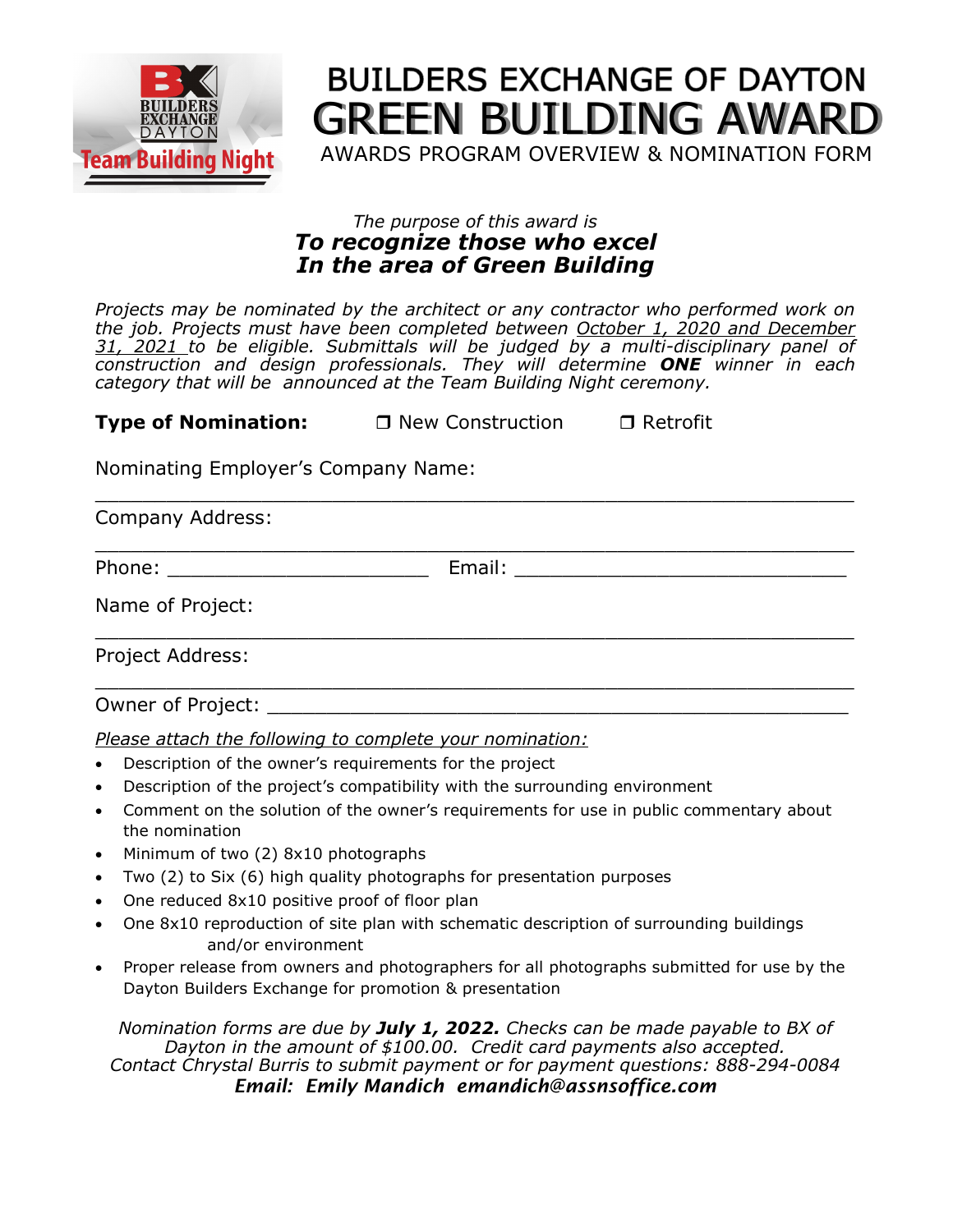

# **BUILDERS EXCHANGE OF DAYTON** ENGINEERING AWARD

AWARDS PROGRAM OVERVIEW & NOMINATION FORM

### *The purpose of this award is To recognize those who excel In Engineering Creativity*

*Projects may be nominated by the engineer or by any contractor who performed work on the job. Projects must have been completed between October 1, 2020 and December 31, 2021 to be eligible. Submittals will be judged by a multi-disciplinary panel of construction and design professionals. They will determine ONE winner that will be announced at the Team Building Night ceremony.* 

Nominating Employer's Company Name:

| Company Address:          |  |
|---------------------------|--|
|                           |  |
|                           |  |
| Name of Project Engineer: |  |
| Architect's Address:      |  |
|                           |  |
| Name of Project:          |  |
| Project Address:          |  |
| Owner of Project:         |  |

*Please attach the following to complete your nomination:* 

- Description of the owner's requirements for the project
- Description of the project's demonstration of engineering excellence
- Engineer's comment on the solution of the owner's requirements for use in public commentary about the nomination

 $\_$  , and the set of the set of the set of the set of the set of the set of the set of the set of the set of the set of the set of the set of the set of the set of the set of the set of the set of the set of the set of th

- Minimum of two (2) 8x10 photographs
- Two (2) to Six (6) high quality photographs for presentation purposes
- One reduced 8x10 positive proof of floor plan
- Proper release from owners and photographers for all photographs submitted for use by the Builders Exchange of Dayton for promotion & presentation

*Nomination forms are due by July 1, 2022. Checks can be made payable to BX of Dayton in the amount of \$100.00. Credit card payments also accepted. Contact Chrystal Burris to submit payment or for payment questions: 888-294-0084 Email: Emily Mandich emandich@assnsoffice.com*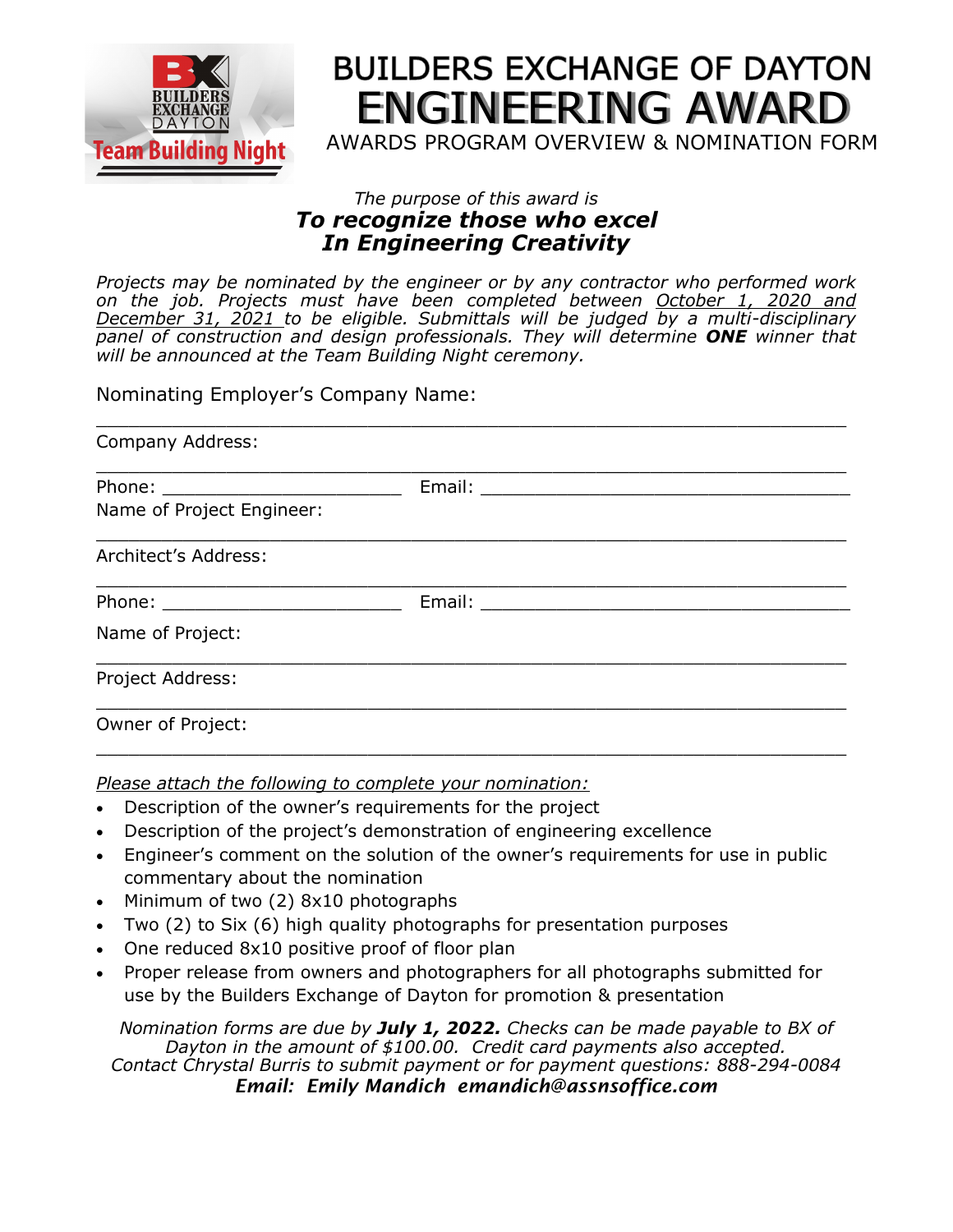

## 2022 OUTSTANDING GENERAL CONTRACTOR

AWARDS PROGRAM OVERVIEW & NOMINATION FORM

## **Criteria:**

- Fair and reasonable to subs in accepting bids and awarding work.
- Uses AIA 201 and 401 contracts or contracts with equitable terms to contract Subcontractors.
- Runs a smooth, efficient, well coordinated and on-time project.
- Processes pay requests and ensures that subs are paid promptly.
- Expedites and pushes final payment for Subcontractors.
- Reasonable about change orders, back charges, and interpretations of the contract.
- Acknowledges the rights and responsibilities of the Subcontractors as an important member of the construction team.

I, (individual making nomination and name of firm)

Nominate the following individual / firm (General Construction Firm Name Being Nominated)

\_\_\_\_\_\_\_\_\_\_\_\_\_\_\_\_\_\_\_\_\_\_\_\_\_\_\_\_\_\_\_\_\_\_\_\_\_\_\_\_\_\_\_\_\_\_\_\_\_\_\_\_\_\_\_\_\_\_\_\_\_\_\_\_\_\_\_\_\_\_\_\_\_\_\_\_\_

 $\_$  . The contribution of the contribution of the contribution of the contribution of the contribution of the contribution of the contribution of the contribution of the contribution of the contribution of the contributio

for Outstanding General Contractor Of The Year.

#### **LISTED BELOW ARE SPECIFIC REASONS WHY I FEEL THIS INDIVIDUAL / FIRM SHOULD RECEIVE THIS AWARD:**

 $\mathcal{L}_\mathcal{L} = \mathcal{L}_\mathcal{L} = \mathcal{L}_\mathcal{L} = \mathcal{L}_\mathcal{L} = \mathcal{L}_\mathcal{L} = \mathcal{L}_\mathcal{L} = \mathcal{L}_\mathcal{L} = \mathcal{L}_\mathcal{L} = \mathcal{L}_\mathcal{L} = \mathcal{L}_\mathcal{L} = \mathcal{L}_\mathcal{L} = \mathcal{L}_\mathcal{L} = \mathcal{L}_\mathcal{L} = \mathcal{L}_\mathcal{L} = \mathcal{L}_\mathcal{L} = \mathcal{L}_\mathcal{L} = \mathcal{L}_\mathcal{L}$ 

 $\_$  ,  $\_$  ,  $\_$  ,  $\_$  ,  $\_$  ,  $\_$  ,  $\_$  ,  $\_$  ,  $\_$  ,  $\_$  ,  $\_$  ,  $\_$  ,  $\_$  ,  $\_$  ,  $\_$  ,  $\_$  ,  $\_$  ,  $\_$  ,  $\_$  ,  $\_$  ,  $\_$  ,  $\_$  ,  $\_$  ,  $\_$  ,  $\_$  ,  $\_$  ,  $\_$  ,  $\_$  ,  $\_$  ,  $\_$  ,  $\_$  ,  $\_$  ,  $\_$  ,  $\_$  ,  $\_$  ,  $\_$  ,  $\_$  ,

\_\_\_\_\_\_\_\_\_\_\_\_\_\_\_\_\_\_\_\_\_\_\_\_\_\_\_\_\_\_\_\_\_\_\_\_\_\_\_\_\_\_\_\_\_\_\_\_\_\_\_\_\_\_\_\_\_\_\_\_\_\_\_\_\_\_\_\_\_\_\_\_\_\_\_\_\_

 $\mathcal{L}_\mathcal{L} = \mathcal{L}_\mathcal{L} = \mathcal{L}_\mathcal{L} = \mathcal{L}_\mathcal{L} = \mathcal{L}_\mathcal{L} = \mathcal{L}_\mathcal{L} = \mathcal{L}_\mathcal{L} = \mathcal{L}_\mathcal{L} = \mathcal{L}_\mathcal{L} = \mathcal{L}_\mathcal{L} = \mathcal{L}_\mathcal{L} = \mathcal{L}_\mathcal{L} = \mathcal{L}_\mathcal{L} = \mathcal{L}_\mathcal{L} = \mathcal{L}_\mathcal{L} = \mathcal{L}_\mathcal{L} = \mathcal{L}_\mathcal{L}$ 

 $\mathcal{L}_\mathcal{L} = \mathcal{L}_\mathcal{L} = \mathcal{L}_\mathcal{L} = \mathcal{L}_\mathcal{L} = \mathcal{L}_\mathcal{L} = \mathcal{L}_\mathcal{L} = \mathcal{L}_\mathcal{L} = \mathcal{L}_\mathcal{L} = \mathcal{L}_\mathcal{L} = \mathcal{L}_\mathcal{L} = \mathcal{L}_\mathcal{L} = \mathcal{L}_\mathcal{L} = \mathcal{L}_\mathcal{L} = \mathcal{L}_\mathcal{L} = \mathcal{L}_\mathcal{L} = \mathcal{L}_\mathcal{L} = \mathcal{L}_\mathcal{L}$ 

**Nominations must be submitted by July 1, 2022. Awards will be presented August 11, 2022 during Team Building Night.**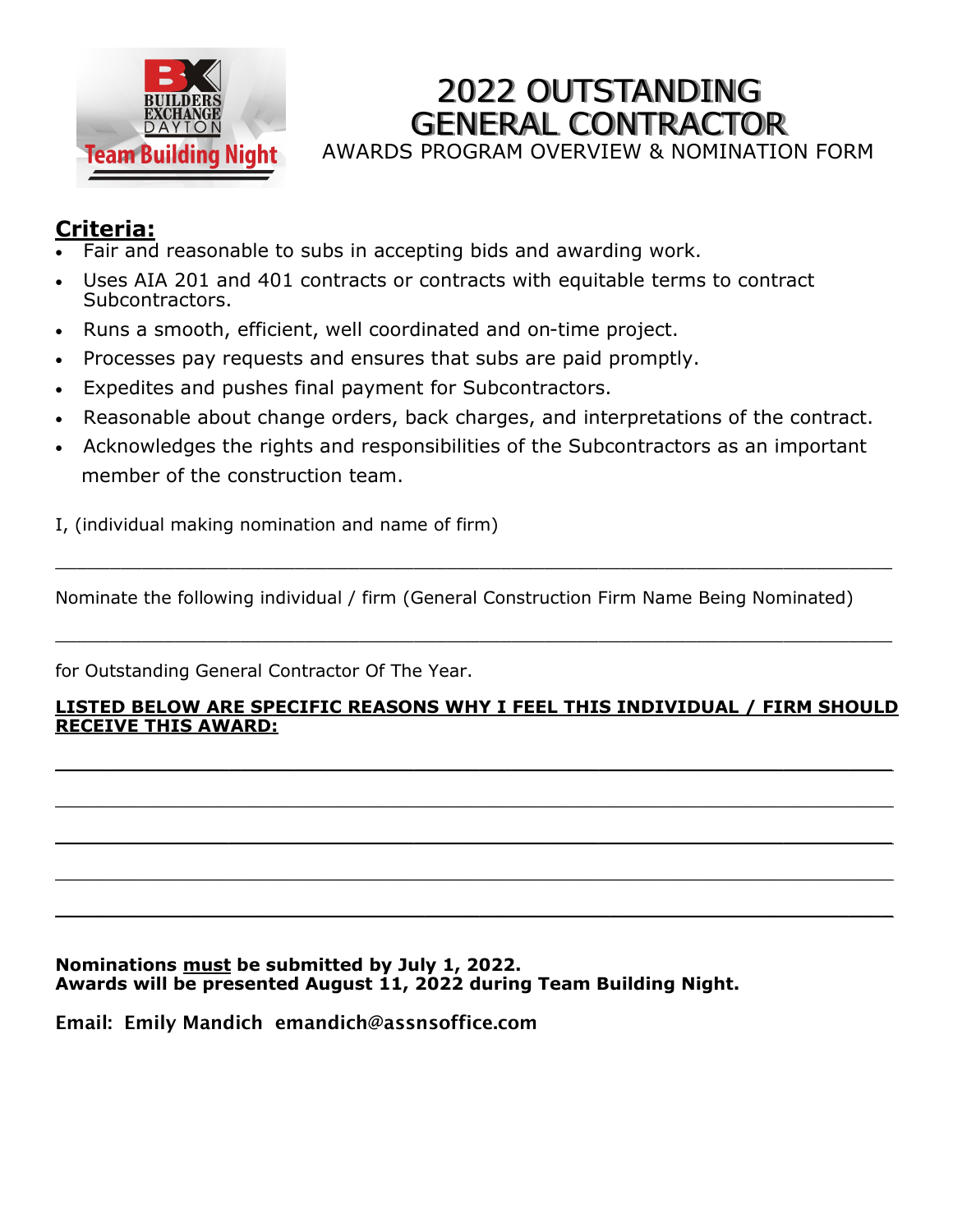

## 2022 OUTSTANDING ARCHITECT OR ENGINEER AWARDS PROGRAM OVERVIEW & NOMINATION FORM

# **Criteria:**

- Specifies the use of AIA 201 and 401 documents.
- Plans and specifications are clear, accurate, and complete.
- Processes and approves payment requests promptly.
- Processes pay requests and ensures that subs are paid promptly.
- Cooperative in resolving technical problems and approving shop drawings and samples.
- Reasonable in interpreting drawings and specifications.
- Pushes for "on-time" performance and job close-out.
- Encourages line item retainage.
- I, (individual making nomination and name of firm)

Nominate the following individual /firm (Architectural – Engineering Firm Name Being Nominated)  $\_$  , and the contribution of the contribution of the contribution of the contribution of the contribution of  $\mathcal{L}_\text{max}$ 

 $\_$  , and the set of the set of the set of the set of the set of the set of the set of the set of the set of the set of the set of the set of the set of the set of the set of the set of the set of the set of the set of th

for Outstanding Architect- Engineer Of The Year.

#### **LISTED BELOW ARE SPECIFIC REASONS WHY I FEEL THIS INDIVIDUAL / FIRM SHOULD RECEIVE THIS AWARD:**

 $\mathcal{L}_\mathcal{L} = \mathcal{L}_\mathcal{L} = \mathcal{L}_\mathcal{L} = \mathcal{L}_\mathcal{L} = \mathcal{L}_\mathcal{L} = \mathcal{L}_\mathcal{L} = \mathcal{L}_\mathcal{L} = \mathcal{L}_\mathcal{L} = \mathcal{L}_\mathcal{L} = \mathcal{L}_\mathcal{L} = \mathcal{L}_\mathcal{L} = \mathcal{L}_\mathcal{L} = \mathcal{L}_\mathcal{L} = \mathcal{L}_\mathcal{L} = \mathcal{L}_\mathcal{L} = \mathcal{L}_\mathcal{L} = \mathcal{L}_\mathcal{L}$ 

 $\_$  , and the set of the set of the set of the set of the set of the set of the set of the set of the set of the set of the set of the set of the set of the set of the set of the set of the set of the set of the set of th

\_\_\_\_\_\_\_\_\_\_\_\_\_\_\_\_\_\_\_\_\_\_\_\_\_\_\_\_\_\_\_\_\_\_\_\_\_\_\_\_\_\_\_\_\_\_\_\_\_\_\_\_\_\_\_\_\_\_\_\_\_\_\_\_\_\_\_\_\_\_\_\_\_\_

 $\mathcal{L}_\mathcal{L} = \mathcal{L}_\mathcal{L} = \mathcal{L}_\mathcal{L} = \mathcal{L}_\mathcal{L} = \mathcal{L}_\mathcal{L} = \mathcal{L}_\mathcal{L} = \mathcal{L}_\mathcal{L} = \mathcal{L}_\mathcal{L} = \mathcal{L}_\mathcal{L} = \mathcal{L}_\mathcal{L} = \mathcal{L}_\mathcal{L} = \mathcal{L}_\mathcal{L} = \mathcal{L}_\mathcal{L} = \mathcal{L}_\mathcal{L} = \mathcal{L}_\mathcal{L} = \mathcal{L}_\mathcal{L} = \mathcal{L}_\mathcal{L}$ 

 $\mathcal{L}_\mathcal{L} = \mathcal{L}_\mathcal{L} = \mathcal{L}_\mathcal{L} = \mathcal{L}_\mathcal{L} = \mathcal{L}_\mathcal{L} = \mathcal{L}_\mathcal{L} = \mathcal{L}_\mathcal{L} = \mathcal{L}_\mathcal{L} = \mathcal{L}_\mathcal{L} = \mathcal{L}_\mathcal{L} = \mathcal{L}_\mathcal{L} = \mathcal{L}_\mathcal{L} = \mathcal{L}_\mathcal{L} = \mathcal{L}_\mathcal{L} = \mathcal{L}_\mathcal{L} = \mathcal{L}_\mathcal{L} = \mathcal{L}_\mathcal{L}$ 

\_\_\_\_\_\_\_\_\_\_\_\_\_\_\_\_\_\_\_\_\_\_\_\_\_\_\_\_\_\_\_\_\_\_\_\_\_\_\_\_\_\_\_\_\_\_\_\_\_\_\_\_\_\_\_\_\_\_\_\_\_\_\_\_\_\_\_\_\_\_\_\_\_\_

**Nominations must be submitted by July 1, 2022. Awards will be presented August 11, 2022 during Team Building Night.**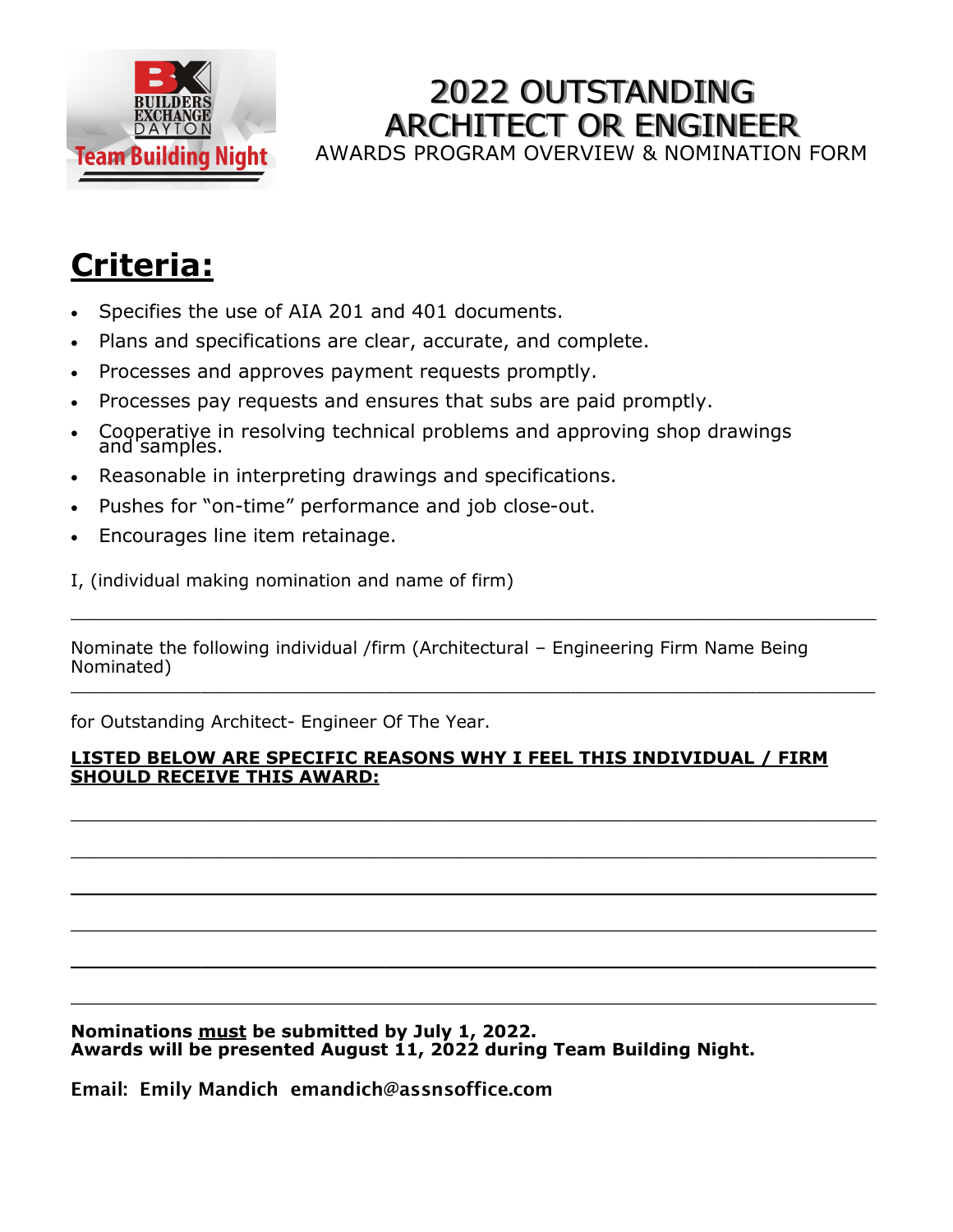

## 2022 OUTSTANDING PUBLIC OFFICIAL

AWARDS PROGRAM OVERVIEW & NOMINATION FORM

## **Criteria:**

- Has made major contributions toward improving conditions for the Subcontracting industry
- Has helped by sponsorship or support of legislation favorable to our industry and opposing harmful legislation.
- Has been available to listen to our problems caused by Government legislation.
- Has understood and helped to ease and relieve construction industry problems.

\_\_\_\_\_\_\_\_\_\_\_\_\_\_\_\_\_\_\_\_\_\_\_\_\_\_\_\_\_\_\_\_\_\_\_\_\_\_\_\_\_\_\_\_\_\_\_\_\_\_\_\_\_\_\_\_\_\_\_\_\_\_\_\_\_\_\_\_\_\_\_\_\_\_

\_\_\_\_\_\_\_\_\_\_\_\_\_\_\_\_\_\_\_\_\_\_\_\_\_\_\_\_\_\_\_\_\_\_\_\_\_\_\_\_\_\_\_\_\_\_\_\_\_\_\_\_\_\_\_\_\_\_\_\_\_\_\_\_\_\_\_\_\_\_\_\_\_\_

I, (individual making nomination and name of firm)

Nominate the following individual (Public Official's Name)

(Office Held) \_\_\_\_\_\_\_\_\_\_\_\_\_\_\_\_\_\_\_\_\_\_\_\_ for Outstanding Public Official Of The Year.

#### **LISTED BELOW ARE SPECIFIC REASONS WHY I FEEL THIS INDIVIDUAL SHOULD RECEIVE THIS AWARD:**

 $\_$  ,  $\_$  ,  $\_$  ,  $\_$  ,  $\_$  ,  $\_$  ,  $\_$  ,  $\_$  ,  $\_$  ,  $\_$  ,  $\_$  ,  $\_$  ,  $\_$  ,  $\_$  ,  $\_$  ,  $\_$  ,  $\_$  ,  $\_$  ,  $\_$  ,  $\_$  ,  $\_$  ,  $\_$  ,  $\_$  ,  $\_$  ,  $\_$  ,  $\_$  ,  $\_$  ,  $\_$  ,  $\_$  ,  $\_$  ,  $\_$  ,  $\_$  ,  $\_$  ,  $\_$  ,  $\_$  ,  $\_$  ,  $\_$  ,

\_\_\_\_\_\_\_\_\_\_\_\_\_\_\_\_\_\_\_\_\_\_\_\_\_\_\_\_\_\_\_\_\_\_\_\_\_\_\_\_\_\_\_\_\_\_\_\_\_\_\_\_\_\_\_\_\_\_\_\_\_\_\_\_\_\_\_\_\_\_\_\_\_\_

\_\_\_\_\_\_\_\_\_\_\_\_\_\_\_\_\_\_\_\_\_\_\_\_\_\_\_\_\_\_\_\_\_\_\_\_\_\_\_\_\_\_\_\_\_\_\_\_\_\_\_\_\_\_\_\_\_\_\_\_\_\_\_\_\_\_\_\_\_\_\_\_\_\_

\_\_\_\_\_\_\_\_\_\_\_\_\_\_\_\_\_\_\_\_\_\_\_\_\_\_\_\_\_\_\_\_\_\_\_\_\_\_\_\_\_\_\_\_\_\_\_\_\_\_\_\_\_\_\_\_\_\_\_\_\_\_\_\_\_\_\_\_\_\_\_\_\_\_

\_\_\_\_\_\_\_\_\_\_\_\_\_\_\_\_\_\_\_\_\_\_\_\_\_\_\_\_\_\_\_\_\_\_\_\_\_\_\_\_\_\_\_\_\_\_\_\_\_\_\_\_\_\_\_\_\_\_\_\_\_\_\_\_\_\_\_\_\_\_\_\_\_\_

\_\_\_\_\_\_\_\_\_\_\_\_\_\_\_\_\_\_\_\_\_\_\_\_\_\_\_\_\_\_\_\_\_\_\_\_\_\_\_\_\_\_\_\_\_\_\_\_\_\_\_\_\_\_\_\_\_\_\_\_\_\_\_\_\_\_\_\_\_\_\_\_\_\_

**Nominations must be submitted by July 1, 2022.**

## **Awards will be presented on August 11, 2022 during Team Building Night.**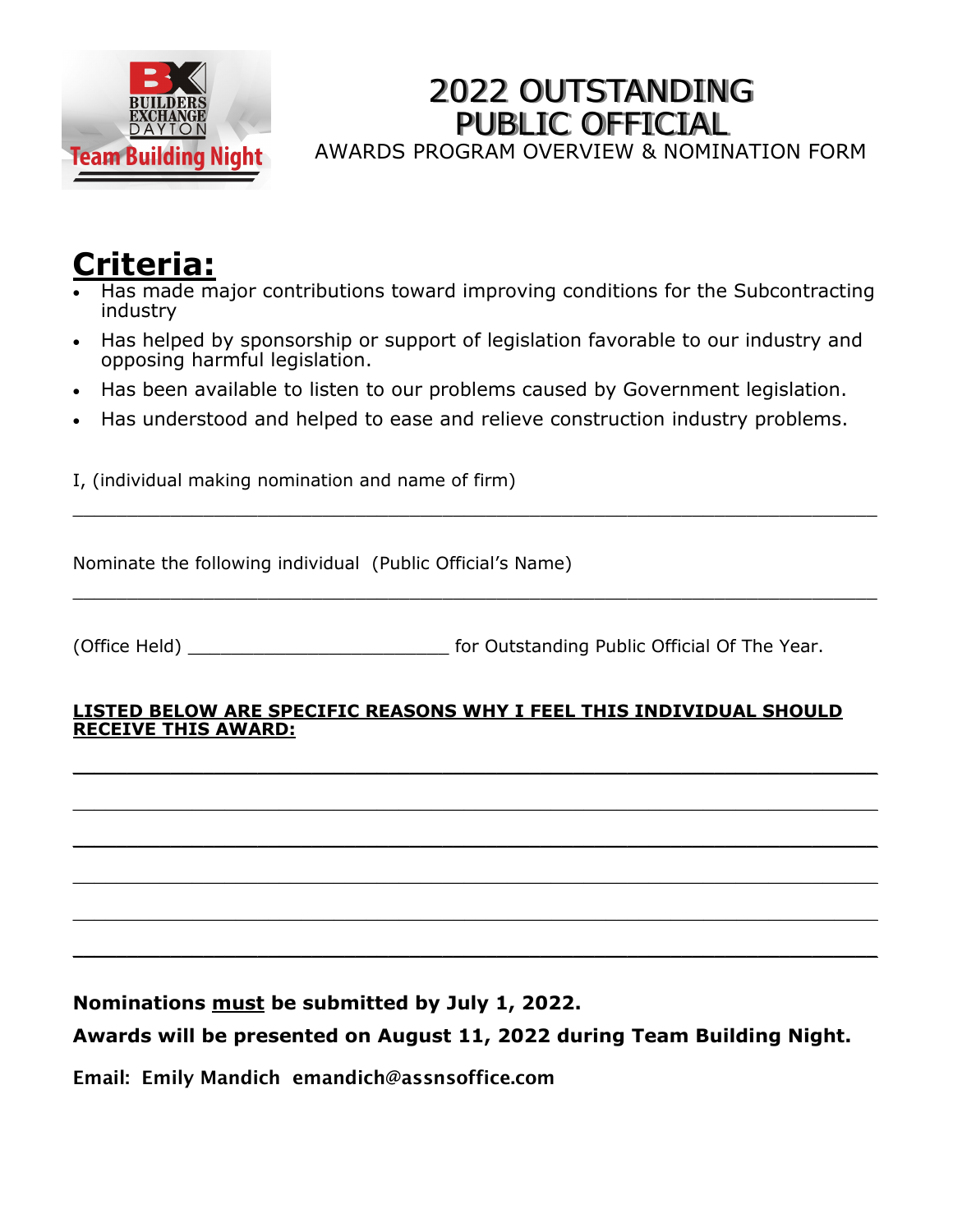

## 2022 OUTSTANDING **SUBCONTRACTOR** AWARDS PROGRAM OVERVIEW & NOMINATION FORM

# **Criteria:**

• Has developed a reputation in the industry as providing quality work and follows fair business practices, not only with the owners and general contractors, but also with fellow subcontractors and suppliers.

 $\mathcal{L}_\mathcal{L} = \mathcal{L}_\mathcal{L} = \mathcal{L}_\mathcal{L} = \mathcal{L}_\mathcal{L} = \mathcal{L}_\mathcal{L} = \mathcal{L}_\mathcal{L} = \mathcal{L}_\mathcal{L} = \mathcal{L}_\mathcal{L} = \mathcal{L}_\mathcal{L} = \mathcal{L}_\mathcal{L} = \mathcal{L}_\mathcal{L} = \mathcal{L}_\mathcal{L} = \mathcal{L}_\mathcal{L} = \mathcal{L}_\mathcal{L} = \mathcal{L}_\mathcal{L} = \mathcal{L}_\mathcal{L} = \mathcal{L}_\mathcal{L}$ 

\_\_\_\_\_\_\_\_\_\_\_\_\_\_\_\_\_\_\_\_\_\_\_\_\_\_\_\_\_\_\_\_\_\_\_\_\_\_\_\_\_\_\_\_\_\_\_\_\_\_\_\_\_\_\_\_\_\_\_\_\_\_\_\_\_\_\_\_

I, (individual making nomination and name of firm)

Nominate the following individual /firm (Firm Name Being Nominated)

for Outstanding Subcontractor Of The Year.

### **LISTED BELOW ARE SPECIFIC REASONS WHY I FEEL THIS INDIVIDUAL / FIRM SHOULD RECEIVE THIS AWARD:**

 $\_$  , and the contribution of the contribution of  $\mathcal{L}_\mathcal{A}$  , and the contribution of  $\mathcal{L}_\mathcal{A}$ 

 $\mathcal{L}_\mathcal{L} = \mathcal{L}_\mathcal{L} = \mathcal{L}_\mathcal{L} = \mathcal{L}_\mathcal{L} = \mathcal{L}_\mathcal{L} = \mathcal{L}_\mathcal{L} = \mathcal{L}_\mathcal{L} = \mathcal{L}_\mathcal{L} = \mathcal{L}_\mathcal{L} = \mathcal{L}_\mathcal{L} = \mathcal{L}_\mathcal{L} = \mathcal{L}_\mathcal{L} = \mathcal{L}_\mathcal{L} = \mathcal{L}_\mathcal{L} = \mathcal{L}_\mathcal{L} = \mathcal{L}_\mathcal{L} = \mathcal{L}_\mathcal{L}$ 

 $\_$  , and the contribution of the contribution of  $\mathcal{L}_\mathcal{A}$  , and the contribution of  $\mathcal{L}_\mathcal{A}$ 

 $\mathcal{L}_\mathcal{L} = \mathcal{L}_\mathcal{L} = \mathcal{L}_\mathcal{L} = \mathcal{L}_\mathcal{L} = \mathcal{L}_\mathcal{L} = \mathcal{L}_\mathcal{L} = \mathcal{L}_\mathcal{L} = \mathcal{L}_\mathcal{L} = \mathcal{L}_\mathcal{L} = \mathcal{L}_\mathcal{L} = \mathcal{L}_\mathcal{L} = \mathcal{L}_\mathcal{L} = \mathcal{L}_\mathcal{L} = \mathcal{L}_\mathcal{L} = \mathcal{L}_\mathcal{L} = \mathcal{L}_\mathcal{L} = \mathcal{L}_\mathcal{L}$ 

 $\_$  , and the contribution of the contribution of  $\mathcal{L}_\mathcal{A}$  , and the contribution of  $\mathcal{L}_\mathcal{A}$ 

 $\mathcal{L}_\mathcal{L} = \mathcal{L}_\mathcal{L} = \mathcal{L}_\mathcal{L} = \mathcal{L}_\mathcal{L} = \mathcal{L}_\mathcal{L} = \mathcal{L}_\mathcal{L} = \mathcal{L}_\mathcal{L} = \mathcal{L}_\mathcal{L} = \mathcal{L}_\mathcal{L} = \mathcal{L}_\mathcal{L} = \mathcal{L}_\mathcal{L} = \mathcal{L}_\mathcal{L} = \mathcal{L}_\mathcal{L} = \mathcal{L}_\mathcal{L} = \mathcal{L}_\mathcal{L} = \mathcal{L}_\mathcal{L} = \mathcal{L}_\mathcal{L}$ 

#### **Nominations must be submitted by July 1, 2022. Awards will be presented August 11, 2022 during Team Building Night.**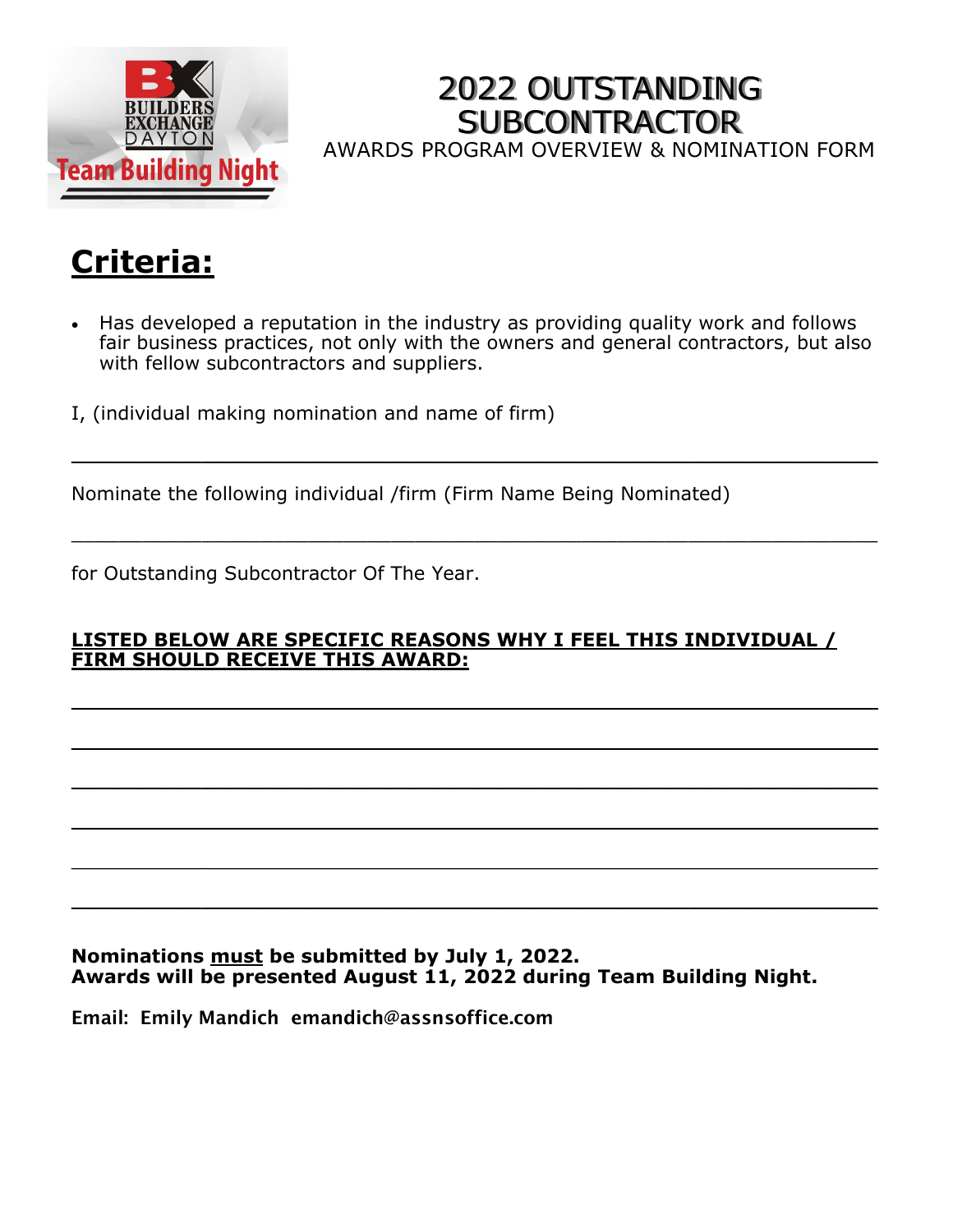

2022 OUTSTANDING EDGE / PEP CONTRACTOR AWARDS PROGRAM OVERVIEW & NOMINATION FORM

# **Criteria:**

- Has developed a positive reputation in the industry for providing quality work and follows fair business practices, with owners, general contractors, subcontractors and suppliers.
- Is a certified company through Ohio's EDGE program or the City of Dayton's Purchasing Enhancement Program (PEP) which includes MBE, FBE, DBE, and SBEs.

 $\mathcal{L}_\mathcal{L} = \mathcal{L}_\mathcal{L} = \mathcal{L}_\mathcal{L} = \mathcal{L}_\mathcal{L} = \mathcal{L}_\mathcal{L} = \mathcal{L}_\mathcal{L} = \mathcal{L}_\mathcal{L} = \mathcal{L}_\mathcal{L} = \mathcal{L}_\mathcal{L} = \mathcal{L}_\mathcal{L} = \mathcal{L}_\mathcal{L} = \mathcal{L}_\mathcal{L} = \mathcal{L}_\mathcal{L} = \mathcal{L}_\mathcal{L} = \mathcal{L}_\mathcal{L} = \mathcal{L}_\mathcal{L} = \mathcal{L}_\mathcal{L}$ 

\_\_\_\_\_\_\_\_\_\_\_\_\_\_\_\_\_\_\_\_\_\_\_\_\_\_\_\_\_\_\_\_\_\_\_\_\_\_\_\_\_\_\_\_\_\_\_\_\_\_\_\_\_\_\_\_\_\_\_\_\_\_\_\_\_\_\_\_

I, (individual making nomination and name of firm)

Nominate the following individual /firm (Firm Name Being Nominated)

for Outstanding EDGE/PEP Contractor Of The Year.

### **LISTED BELOW ARE SPECIFIC REASONS WHY I FEEL THIS INDIVIDUAL / FIRM SHOULD RECEIVE THIS AWARD:**

 $\_$  , and the contribution of the contribution of  $\mathcal{L}_\mathcal{A}$  , and the contribution of  $\mathcal{L}_\mathcal{A}$ 

 $\mathcal{L}_\mathcal{L} = \mathcal{L}_\mathcal{L} = \mathcal{L}_\mathcal{L} = \mathcal{L}_\mathcal{L} = \mathcal{L}_\mathcal{L} = \mathcal{L}_\mathcal{L} = \mathcal{L}_\mathcal{L} = \mathcal{L}_\mathcal{L} = \mathcal{L}_\mathcal{L} = \mathcal{L}_\mathcal{L} = \mathcal{L}_\mathcal{L} = \mathcal{L}_\mathcal{L} = \mathcal{L}_\mathcal{L} = \mathcal{L}_\mathcal{L} = \mathcal{L}_\mathcal{L} = \mathcal{L}_\mathcal{L} = \mathcal{L}_\mathcal{L}$ 

 $\mathcal{L}_\mathcal{L} = \mathcal{L}_\mathcal{L} = \mathcal{L}_\mathcal{L} = \mathcal{L}_\mathcal{L} = \mathcal{L}_\mathcal{L} = \mathcal{L}_\mathcal{L} = \mathcal{L}_\mathcal{L} = \mathcal{L}_\mathcal{L} = \mathcal{L}_\mathcal{L} = \mathcal{L}_\mathcal{L} = \mathcal{L}_\mathcal{L} = \mathcal{L}_\mathcal{L} = \mathcal{L}_\mathcal{L} = \mathcal{L}_\mathcal{L} = \mathcal{L}_\mathcal{L} = \mathcal{L}_\mathcal{L} = \mathcal{L}_\mathcal{L}$ 

 $\mathcal{L}_\mathcal{L} = \mathcal{L}_\mathcal{L} = \mathcal{L}_\mathcal{L} = \mathcal{L}_\mathcal{L} = \mathcal{L}_\mathcal{L} = \mathcal{L}_\mathcal{L} = \mathcal{L}_\mathcal{L} = \mathcal{L}_\mathcal{L} = \mathcal{L}_\mathcal{L} = \mathcal{L}_\mathcal{L} = \mathcal{L}_\mathcal{L} = \mathcal{L}_\mathcal{L} = \mathcal{L}_\mathcal{L} = \mathcal{L}_\mathcal{L} = \mathcal{L}_\mathcal{L} = \mathcal{L}_\mathcal{L} = \mathcal{L}_\mathcal{L}$ 

 $\mathcal{L}_\mathcal{L} = \mathcal{L}_\mathcal{L} = \mathcal{L}_\mathcal{L} = \mathcal{L}_\mathcal{L} = \mathcal{L}_\mathcal{L} = \mathcal{L}_\mathcal{L} = \mathcal{L}_\mathcal{L} = \mathcal{L}_\mathcal{L} = \mathcal{L}_\mathcal{L} = \mathcal{L}_\mathcal{L} = \mathcal{L}_\mathcal{L} = \mathcal{L}_\mathcal{L} = \mathcal{L}_\mathcal{L} = \mathcal{L}_\mathcal{L} = \mathcal{L}_\mathcal{L} = \mathcal{L}_\mathcal{L} = \mathcal{L}_\mathcal{L}$ 

 $\mathcal{L}_\mathcal{L} = \mathcal{L}_\mathcal{L} = \mathcal{L}_\mathcal{L} = \mathcal{L}_\mathcal{L} = \mathcal{L}_\mathcal{L} = \mathcal{L}_\mathcal{L} = \mathcal{L}_\mathcal{L} = \mathcal{L}_\mathcal{L} = \mathcal{L}_\mathcal{L} = \mathcal{L}_\mathcal{L} = \mathcal{L}_\mathcal{L} = \mathcal{L}_\mathcal{L} = \mathcal{L}_\mathcal{L} = \mathcal{L}_\mathcal{L} = \mathcal{L}_\mathcal{L} = \mathcal{L}_\mathcal{L} = \mathcal{L}_\mathcal{L}$ 

**Nominations must be submitted by July 1, 2022. Awards will be presented August 11, 2022 during Team Building Night.**